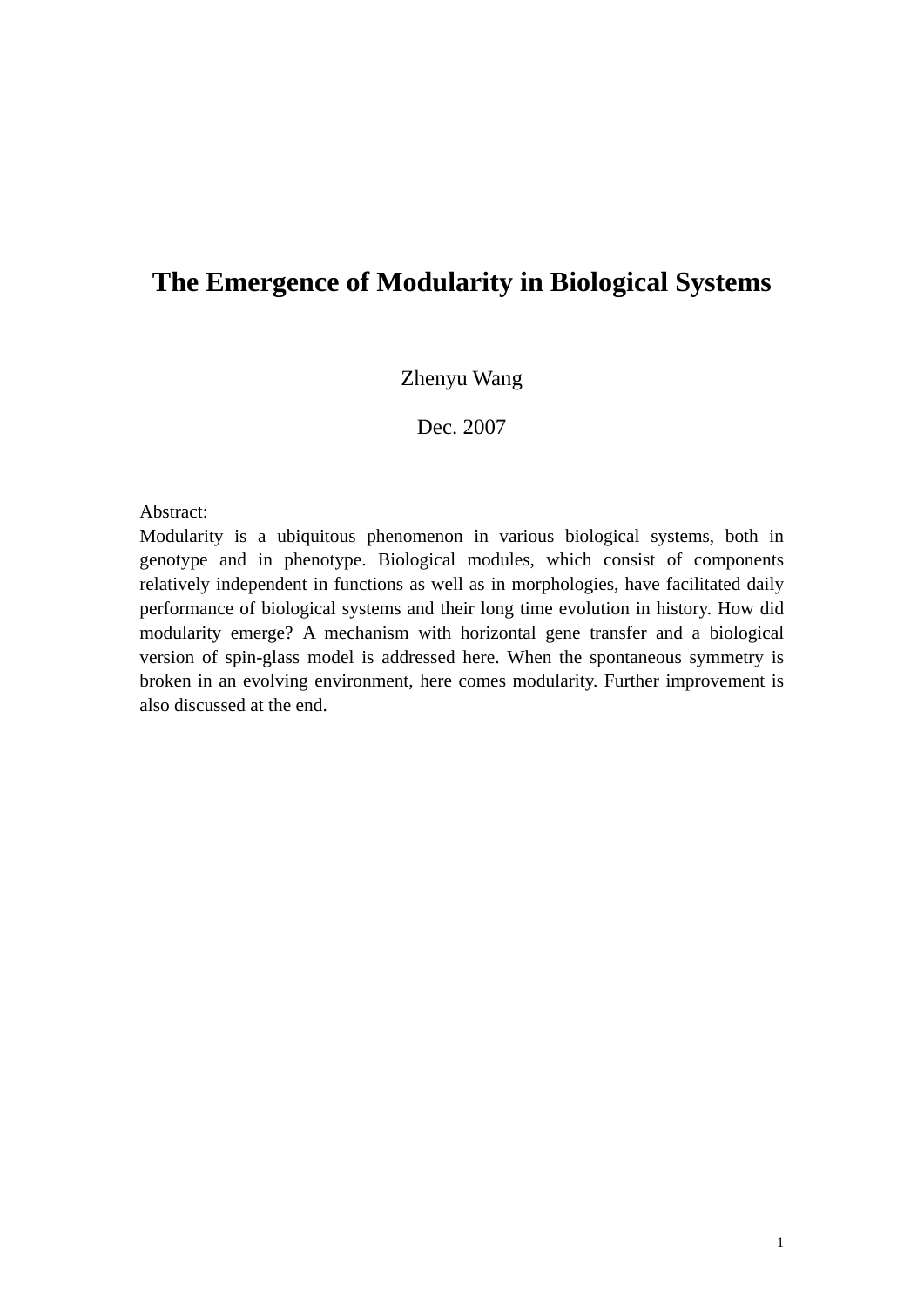## **Introduction**

Modularity is an important concept with broad applications in computer science, especially in programming. A module, usually composed of various components, is a relatively independent entity in its operation with respect to other entities in the whole system. For a programmer, the employment of a module will increase the efficiency of coding, decrease the potential of errors, enhance the stability of the operation and facilitate the further improvement of the program. Coincidently, the nature thinks the same in its programming life: various biological systems are also in a modular fashion!

Let us take the model organism fruit fly *Drosophila melanogaster* as an example to sip the ubiquitous modularity in biological systems.

In view of morphology, *Drosophila* is a typical modular insect, whose adult is composed of an anterior head, followed by three thoracic segments, and eight abdominal segments at posterior<sup>[1]</sup>(Fig. 1). Such a kind of segmentation is induced by a cascade of transcription factors in the embryo. First, maternal effect genes which are expressed in the mother's ovary cells distribute cytoplasmic determinants unevenly in fertilized eggs, which thus determines anterior-posterior and dorsal-ventral axis. Second, three classes of segmentation genes are induced in sequence, which locate every cell's position relative to the axes (Fig. 2). Finally, Hox (homeobox) genes set up the developmental task of every piece of segment (Fig. 1). Therefore, the hierarchical modularity of the phenotype originates from the corresponding modular genotype.



Fig. 1 Segmentation in *Drosophila*<sup>[1]</sup>.

Besides the relative plain modular demonstration of genotype-phenotype mapping, the transcriptional regulation is also found to possess modularity. For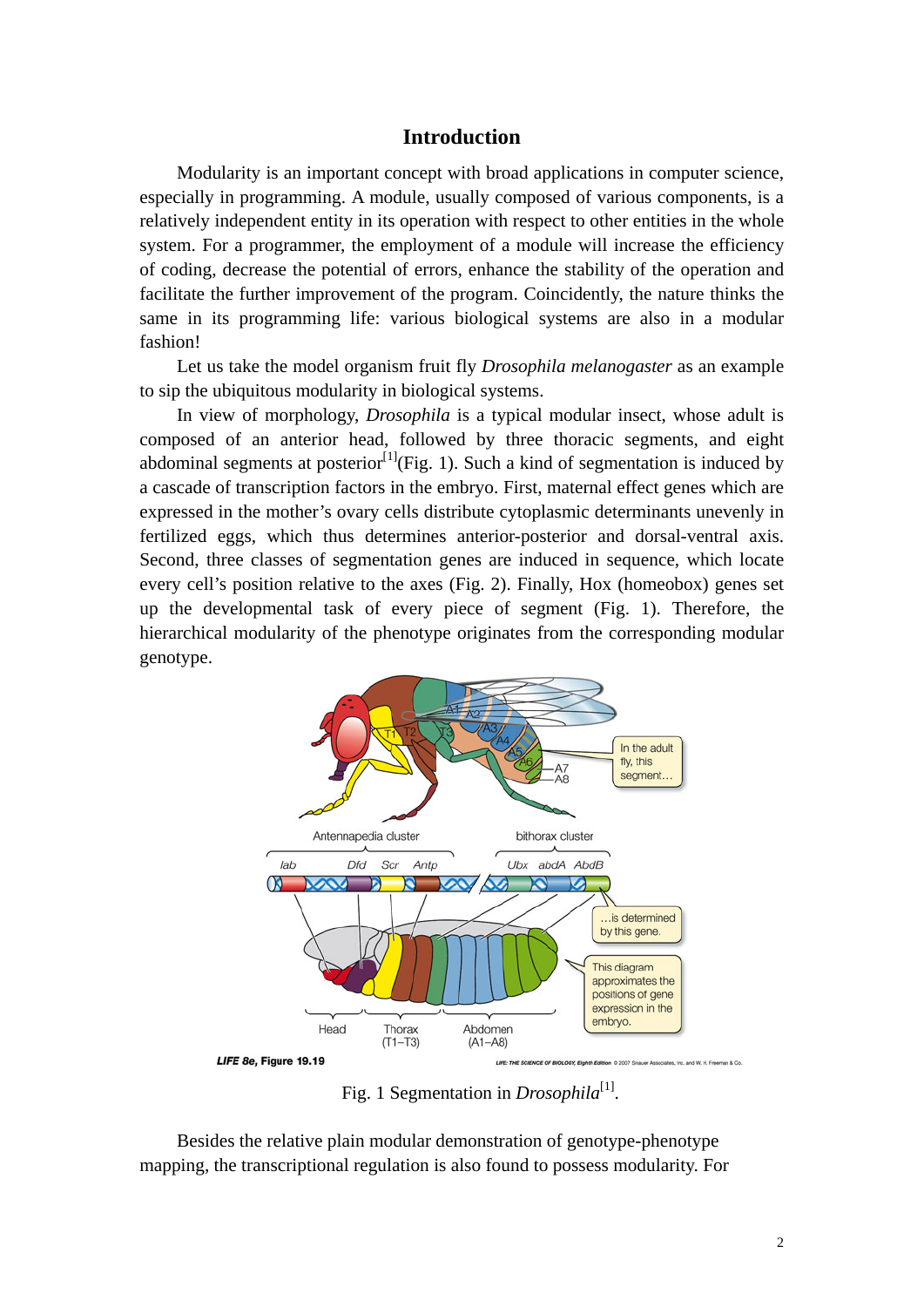instance, the muscles of *Drosophila* are usually cataloged, according to their contractility and function, into dissected flight muscles, dissected jump muscles, hypodermic and visceral muscles. The genes encoding the corresponding muscle-specific proteins are regulated by enhancer-like elements. J. A. Mas *et al*<sup>[2]</sup> found that Upstream Regulatory Element (URE) and Intronic Regulatory Element (IRE), which cooperate to enhance the expression of Trophonin T (TnT) gene, both have a modular organization. URE contains a proximal region from -0.55 to -0.85 kb, related to embryo musculature, and visceral and hypodermic muscles, and a distal region from -2.5 to -1.6 kb, regulating the gene expressions for dissected flight muscles and dissected jump muscles (Fig. 3). Another two regulatory modules controlling TnT independently are found on IRE.



LIFE 8e, Figure 19.18

Fig. 2 Gene cascade in *Drosophila* embryos<sup>[1]</sup>.

Although the illustration here is mainly based on the model *Drosophila*, modularity, in fact, is recognized as a ubiquitous phenomenon in various biological systems, both in genotype and in phenotype, from genomic level to whole organisms. Such a modular fashion of life organization has facilitated not only the daily performance of biological systems but their long time evolution in history as well.

For an individual, the ability to detect the change in its environment sensitively and respond appropriately and swiftly will acquire a selective advantage. Developmental plasticity is termed to describe the automatic adaptation of an organism to its environment in its morphological development. The larvae of moth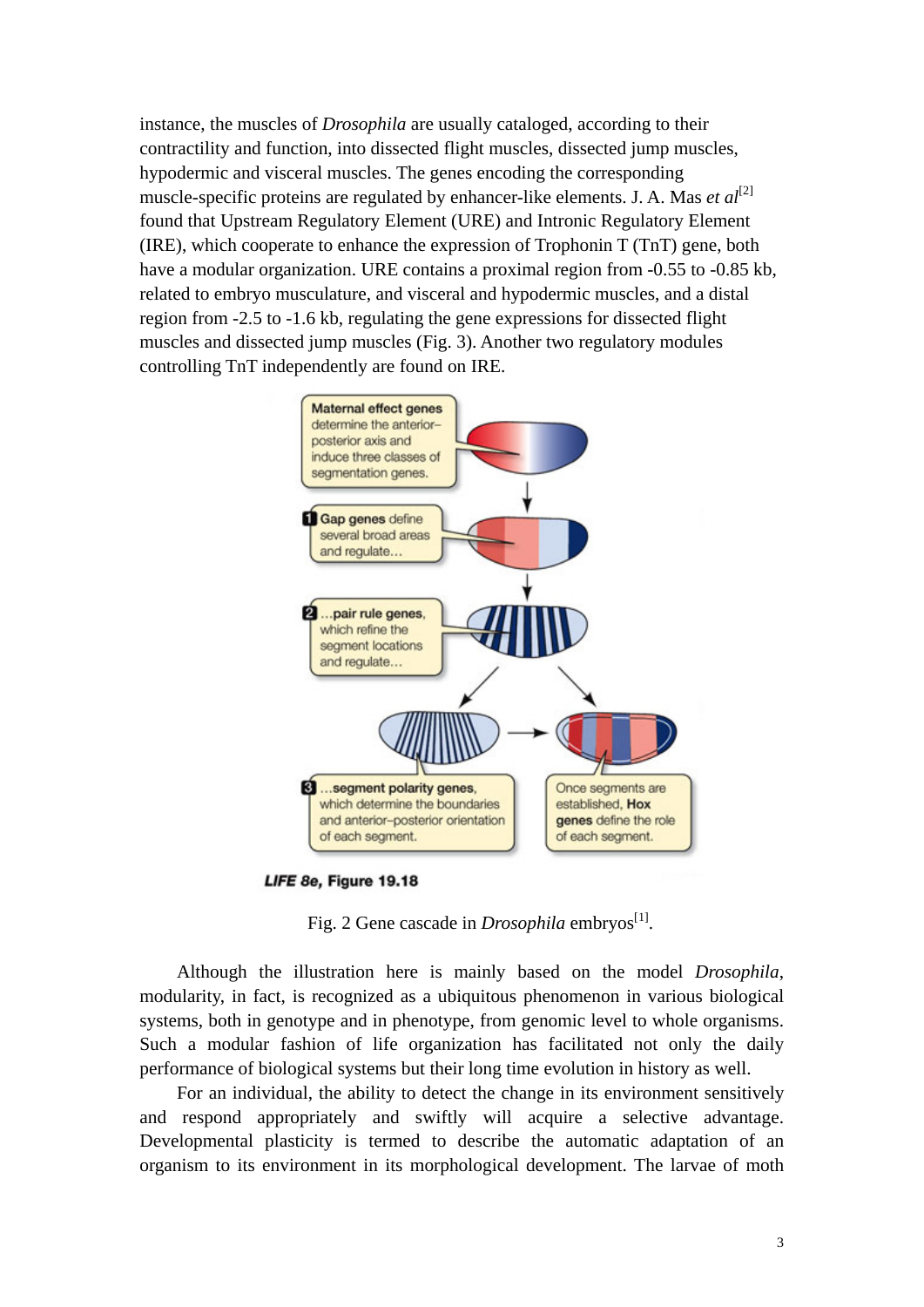*Nemoria arizonaria*<sup>[1]</sup>, which has two kinds of morphologies, can serve as a good example. In spring, the larvae, living on oak flowers, resemble the latter in appearance, while in summer, a new generation, feeding on oak leaves, protects themselves by camouflaging oak twigs. It is found that some chemical in oak leaves triggers the genetic switch which controls the module for camouflaging strategies. Hence, developmental plasticity, a non-unique mapping to phenotypes from one genotype, endowing the last word to environmental signals, enhances the adaptation of organisms.



Fig. 3 URE element in *Drosophila melanogaster*<sup>[2]</sup>.

For species, the forever change or relative frozen of timing or spatial patterns of gene expression, or even the turning off of certain expressions, results in biological bifurcation and parallel evolution. For example, the gremlin gene<sup>[1]</sup>, whose protein inhibits the expression of BMP4 (bone morphogenetic protein 4) which will lead to the apoptosis of cells, is also expressed in the webbing cells of duck embryos (Fig. 4) besides on toe cells. Then an adult duck has a webbing foot in contrast to most of the other birds with clearly separated digits. By boxing the relatively independent gene expressions into modules, manipulating a small number of genetic switches enhances generic evolvability.

Therefore, modularity has played an essential role in life. No organism is built up in a non-modular design, which might be optimal for a fixed goal at a particular time point but is hard to evolve<sup>[3]</sup>. In other words, the changing environment favors modularity, which is relatively easy to adapt to new situations. Over the long history of evolution, the regulatory genes have not undergone much transformation. When transcription factors are compared between *Drosophila* embryos and mouse embryros (Fig. 5), which diverge very long time ago in phylogeny, the high similarity is striking. The conservation of regulatory genes stabilizes the coarse pattern of life. Over the millions of years, it is the various, hierarchical and nested modules that evolve continuously. New modules appear by assembling or modifying pre-existing modules. Pre-existing modules may also be recruited in novel circumstances. For example, the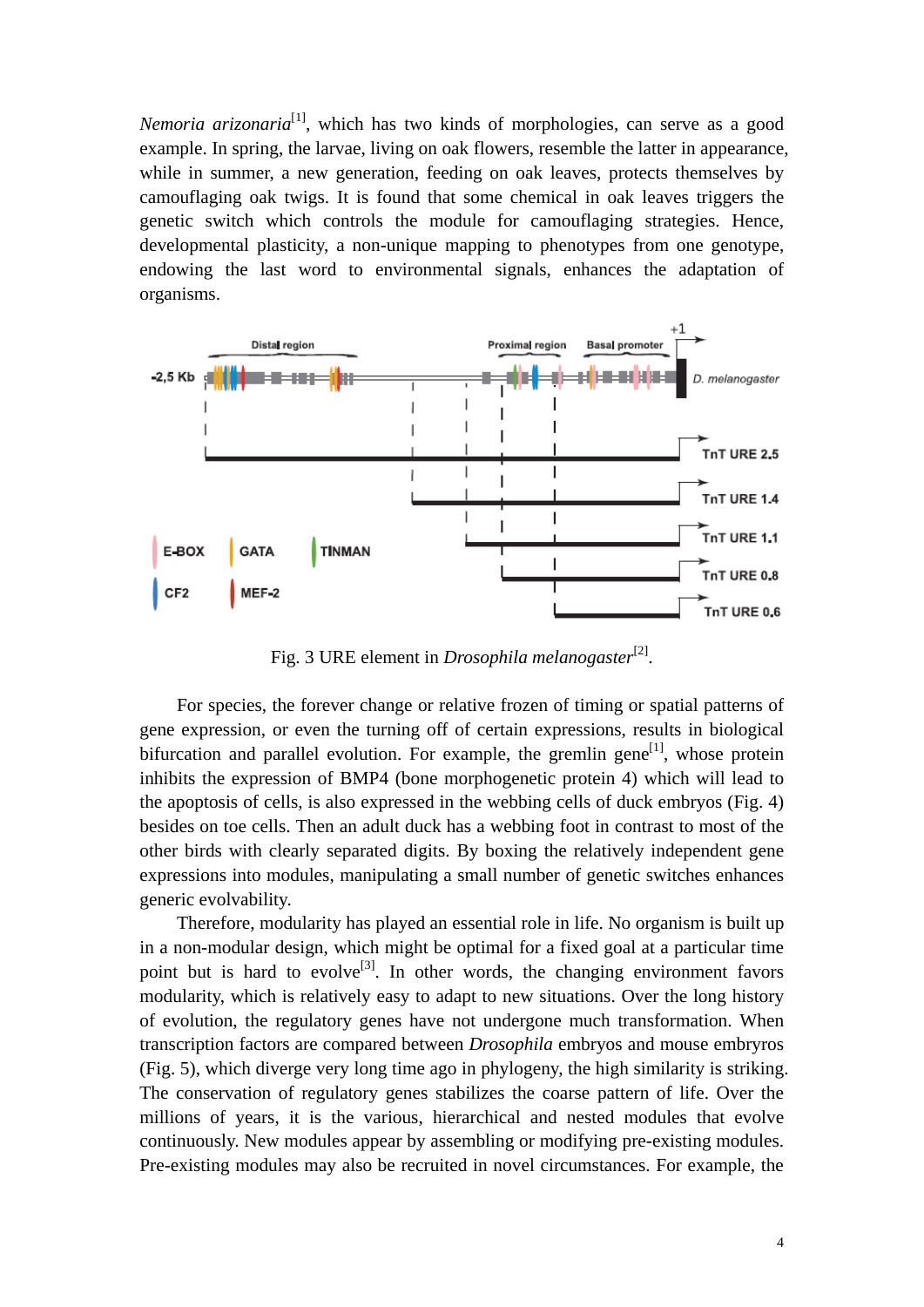hedgehog (hh) module<sup>[4]</sup>, which functions in the segmentation of *Drosophila*, is found to be responsible for eyespot evolution in butterfly *Precis coenia* (Fig. 6). Balancing between redundancy<sup>[5]</sup>, which offers insurance to the normal performance of key functions, and efficiency, the multifunction of a single module, evolution, as F. Jacob<sup>[6]</sup> put, goes on in a tinkering fashion.



Fig. 4 Gremlin expression in chick and duck embryos $^{[1]}$ .



Fig. 5 Comparison of regulation genes in Drosophila and mouse embryos $^{[1]}$ .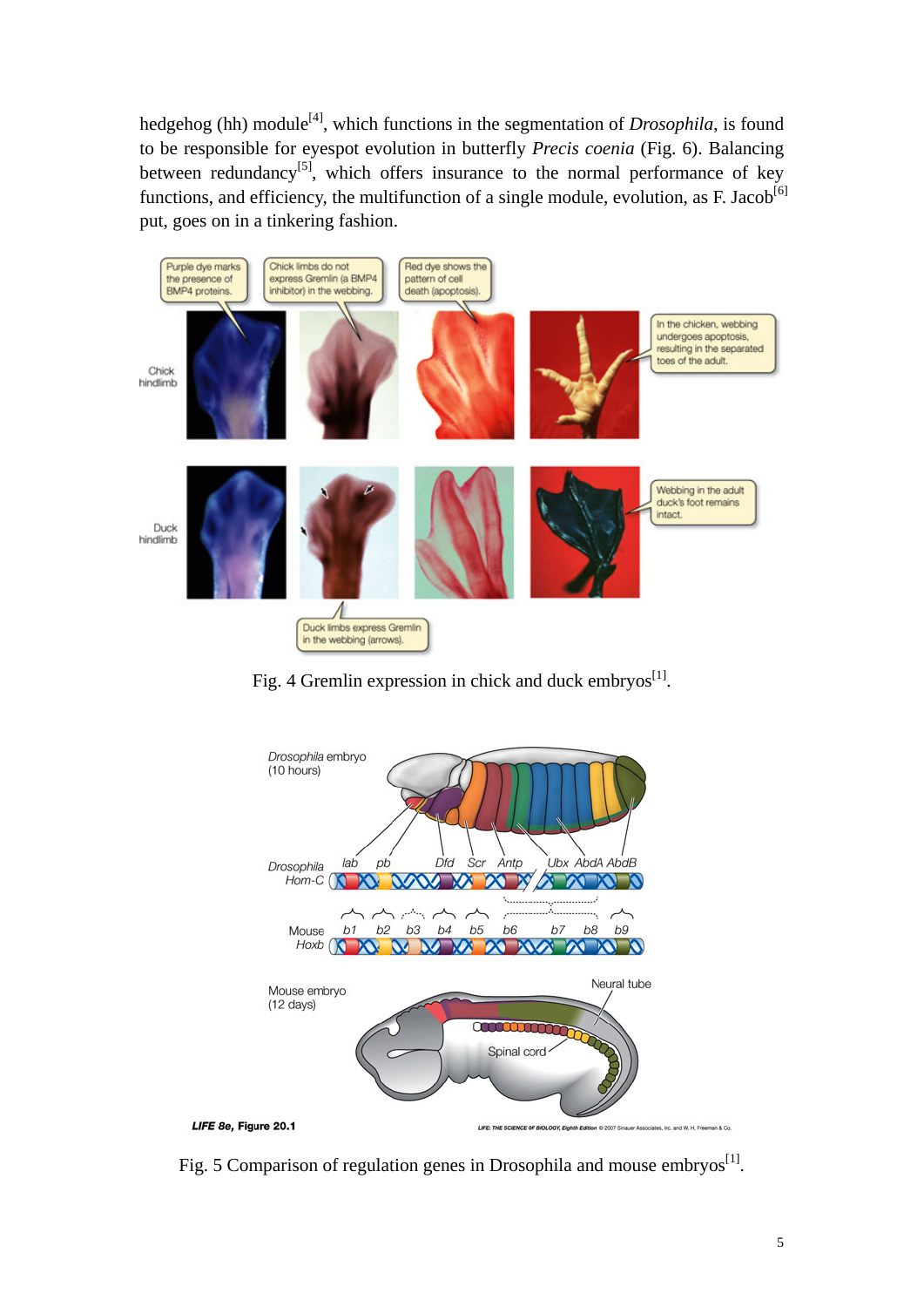

Fig. 6 Hedgehog module in *Drosophila* segmentation controls eyespot evolution in *P. coenia.* 

Next, we will explore the emergence of modularity by computer simulation and see the nail down the mechanisms that propel modularity.

## **Emergence of Modularity**

### **(1) Model**

As stated above, biological systems in a modular fashion are not only robust to small perturbations, but also evolvable to better adapt to the mainstream changes in the environment. J. Sun and M. Deem<sup>[7]</sup> studied in an evolutionary environment, the spontaneous emergence of modularity in a population with horizontal gene transfer<sup>[8]</sup> by a biological version of spin glass model<sup>[9, 10]</sup>.

The spin glass model has an undetermined ground state which yields frustration. Its biological version yielding hierarchical structure has been widely applied to RNA and protein evolution, protein-folding, immune systems<sup>[9]</sup> etc. D. J. Earl and M. W.  $Deem<sup>[10]</sup>$  have also used it to demonstrate that the dramatic environmental change favors larger evolvability, which is consistent with part of the result that will be illustrated later.

In the model here<sup>[7]</sup>, there are three different time scales that need explicit description. The first, and fastest as well, is a generation of the individuals. Mutation, gene swapping, replication and individual updating all occur on this scale. The rates for mutation and gene swapping, which accounts for horizontal gene transfer, are both fixed throughout. Replication and individual updating are performed by duplicating the better fitted 50% sequences to the whole population, thus conserving the total number of individuals in the system. The second scale is the flow of environmental change. This is the macroscopic flow where environmental fluctuation has already been evened out. The evolving environment is described by the change, with some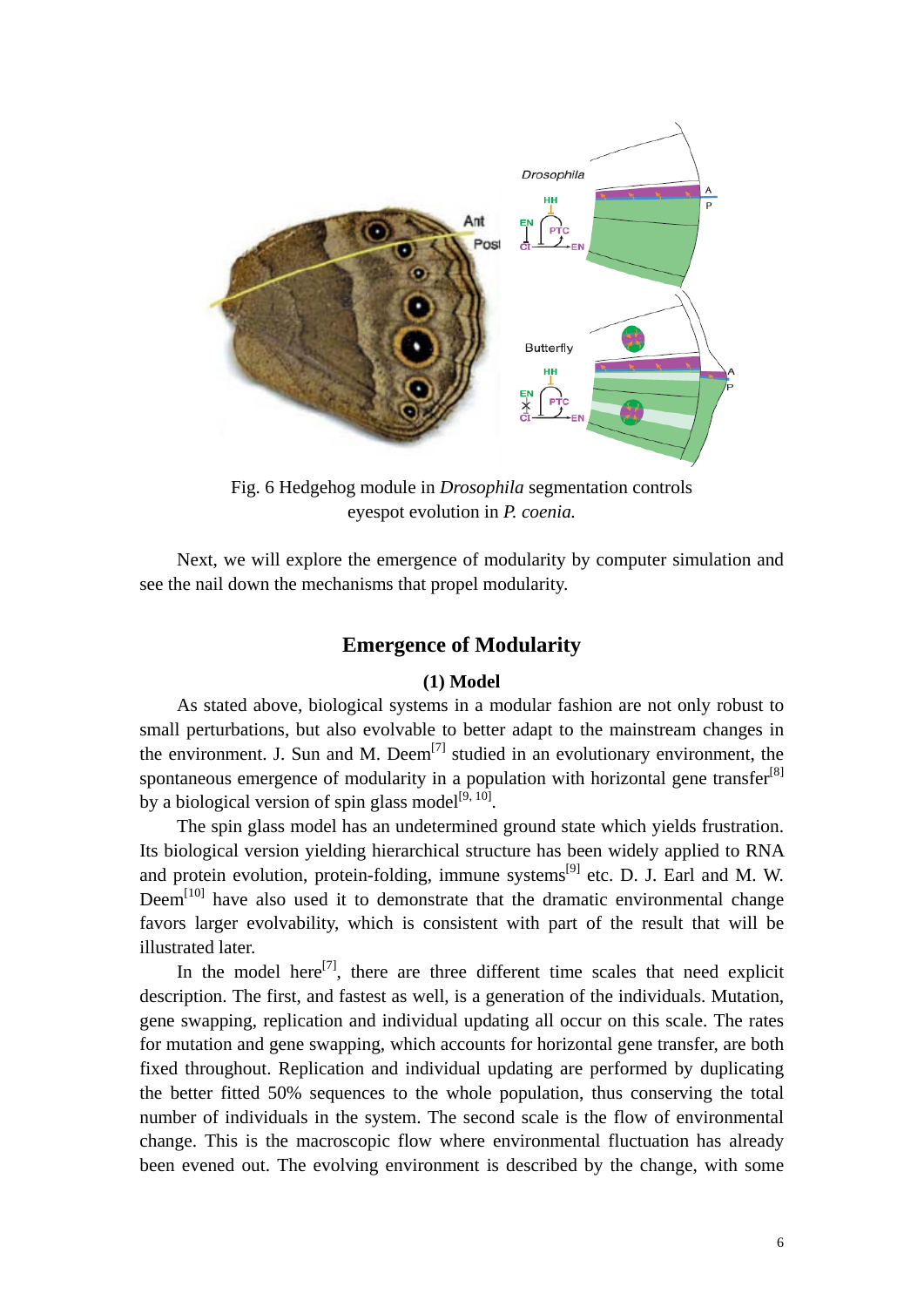probability called rapidity, of matrix elements which denote environmental coupling. The larger the rapidity, the more dramatic the environment will evolve. The slowest time scale is the change of structure in the population's protein, where modularity is expected to emerge. Modularity is delineated by the non-homogenous connection between different sites on the sequence. Since a random distribution will also yield a non-zero absolute value for modularity, it is the excess modularity by subtraction of the initial value which accounts for the concept of modularity in our usual sense. In addition, some artificial emergence which may result from the increase in the total number of connections is intentionally inhibited.

#### **(2) Discussion**

Figure 7 shows the emergence of modularity, where  $T_2$  and  $T_3$  are the time scale for environmental change and protein structure change, respectively. The initial modularity is 22, so from a random state, the curve shows an approximate linear increase in modularity. The excess modularity, whose increase is due to the broken symmetry, is the order parameter in the system.



Fig. 7 Emergence of modularity<sup>[7]</sup>.

The mechanism of broken symmetry is the changing of the environment, which can be seen from Figure 8. In an initial state of relatively high modularity, the lack of environmental change (rapidity p=0) will decrease excess modularity, while its presence (p=0.10, 0.25, 0.40) continually promotes the level of modularity. Thus, the result is coherent with the conclusion of preference for greater evolvability from [10], and the better adaptation ability that modularity is supposed to confer to its possessor. The inset displays the faster development of excess modularity with the increase of environmental rapidity.

However, the change of environment should not be too frequent to leave far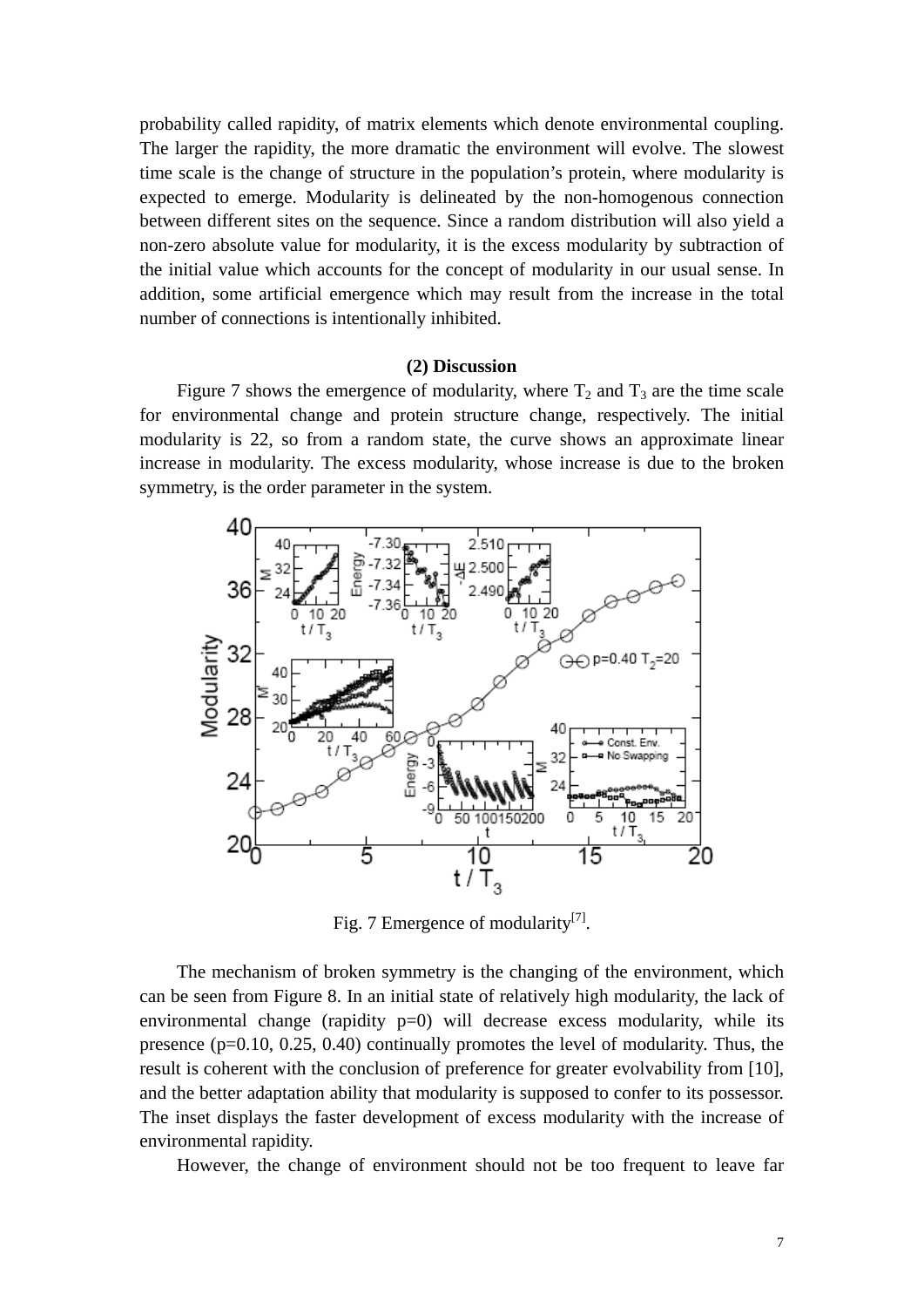behind the adaptation of individuals, which is shown in Figure 9. When  $1/T_2 > 1/5$ , which indicates fast environmental update, the population will lose its track and the modularity will decay. Thus it can be inferred that the time it needs for the system to adapt to the environment is related to the reformation or modification of modules. The minimal time in need is related to the severity the environment is changed and the modification velocity of the modules. If environmental changes are triggered as long as novel modules are mature, the modularity will increase fastest.



Fig. 8 Change of modularity with time for different rapidities<sup>[7]</sup>.

Furthermore, there is a saturation point of steady excess modularity which is usually smaller that the total number of connectivity. At first glance, Figure 10 may appear strange since the modularity degrades even when rapidity and environmental update period is properly chosen. The decay is due to the fact that the states shown exceed the steady excess modularity, i.e. they are oversaturated. This can be better elucidated by taking thermodynamics as a reference. The adaptation to the environment which increases modularity can be mapped to the minimization of system energy, while the random mutation is correspondent to the maximization of entropy. The steady excess modularity is determined by the compromise of the contradictory mechanisms.

#### **(3) Conclusion**

Using a biological version of the spin glass model, we see that the evolutionary environment breaks the symmetry. When the different time scales are properly chosen, modularity will emerge spontaneously and enhance toward some saturation value. The emergence of modularity promotes evolvability of the system. In other words, evolution selects the modular fashion.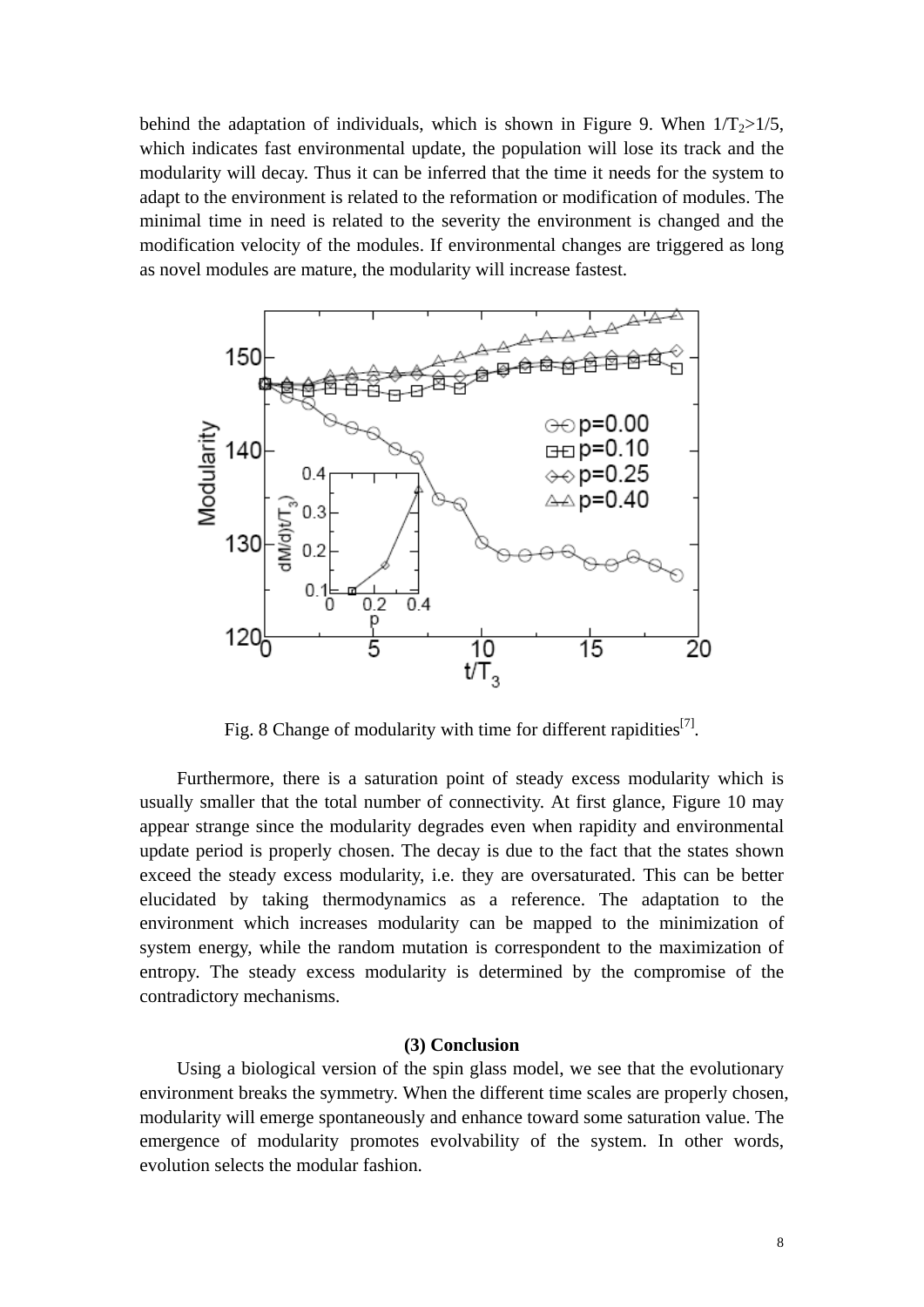### **(4) Improvement**

There is experimental evidence which suggests that in certain species, where sexual and asexual reproduction are both probable, such as yeasts<sup>[11]</sup>, sexual reproduction has a selective advantage. It will be interesting to explore further the interplay of recombination and modularity.



Fig. 9 Change of modularity with time for different period of environmental change<sup>[7]</sup>.



Fig. 10 Decrease in modularity when it is oversaturated<sup>[7]</sup>.